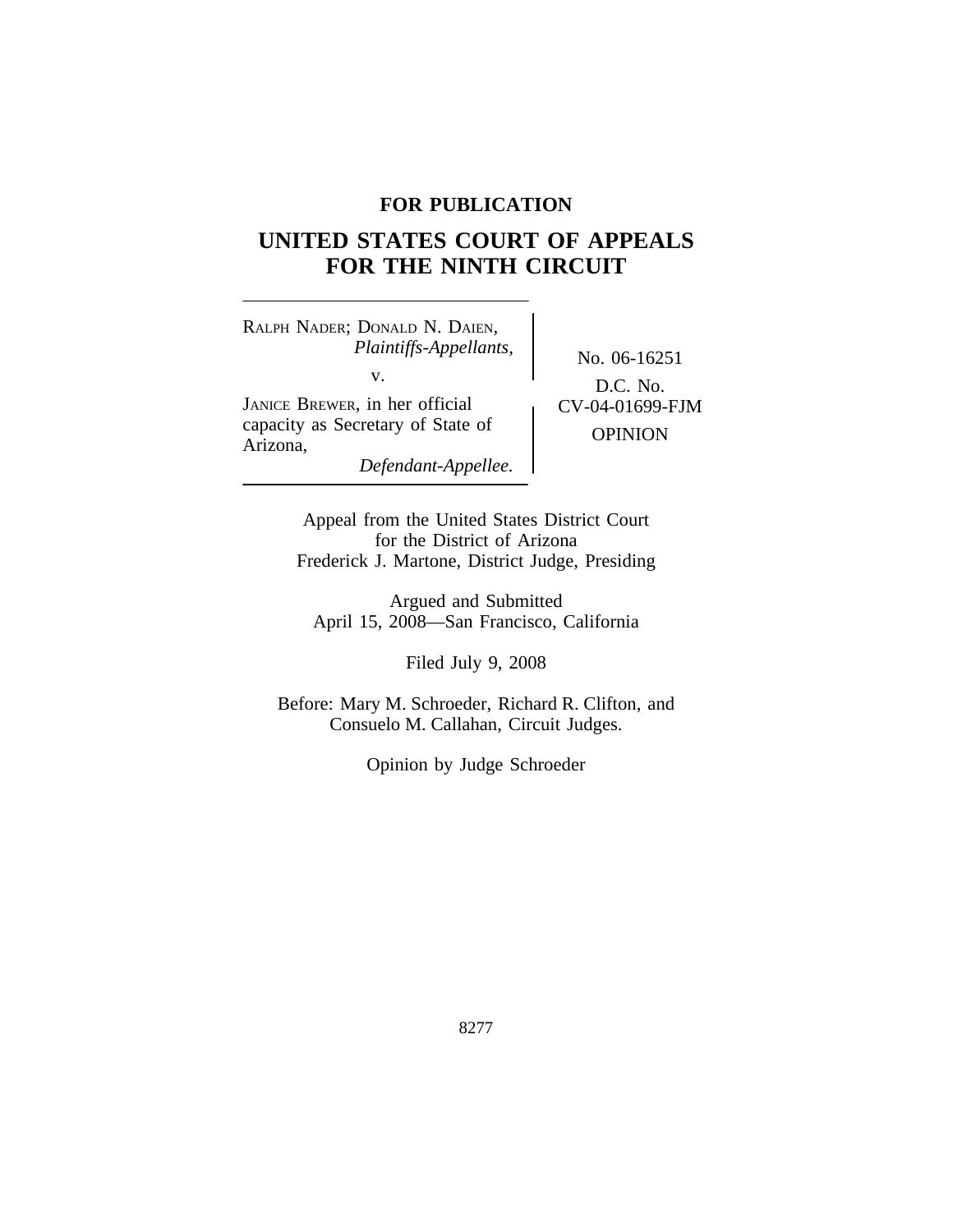### **COUNSEL**

Robert E. Barnes, Milwaukee, Wisconsin, for plaintiffsappellants Ralph Nader, et al.

Barbara A. Bailey, Phoenix, Arizona, for defendant-appellee Janice Brewer, et al.

#### **OPINION**

SCHROEDER, Circuit Judge,

## **Introduction**

Ralph Nader and one of his supporters in Arizona, Donald Daien (collectively, "plaintiffs"), appeal from the district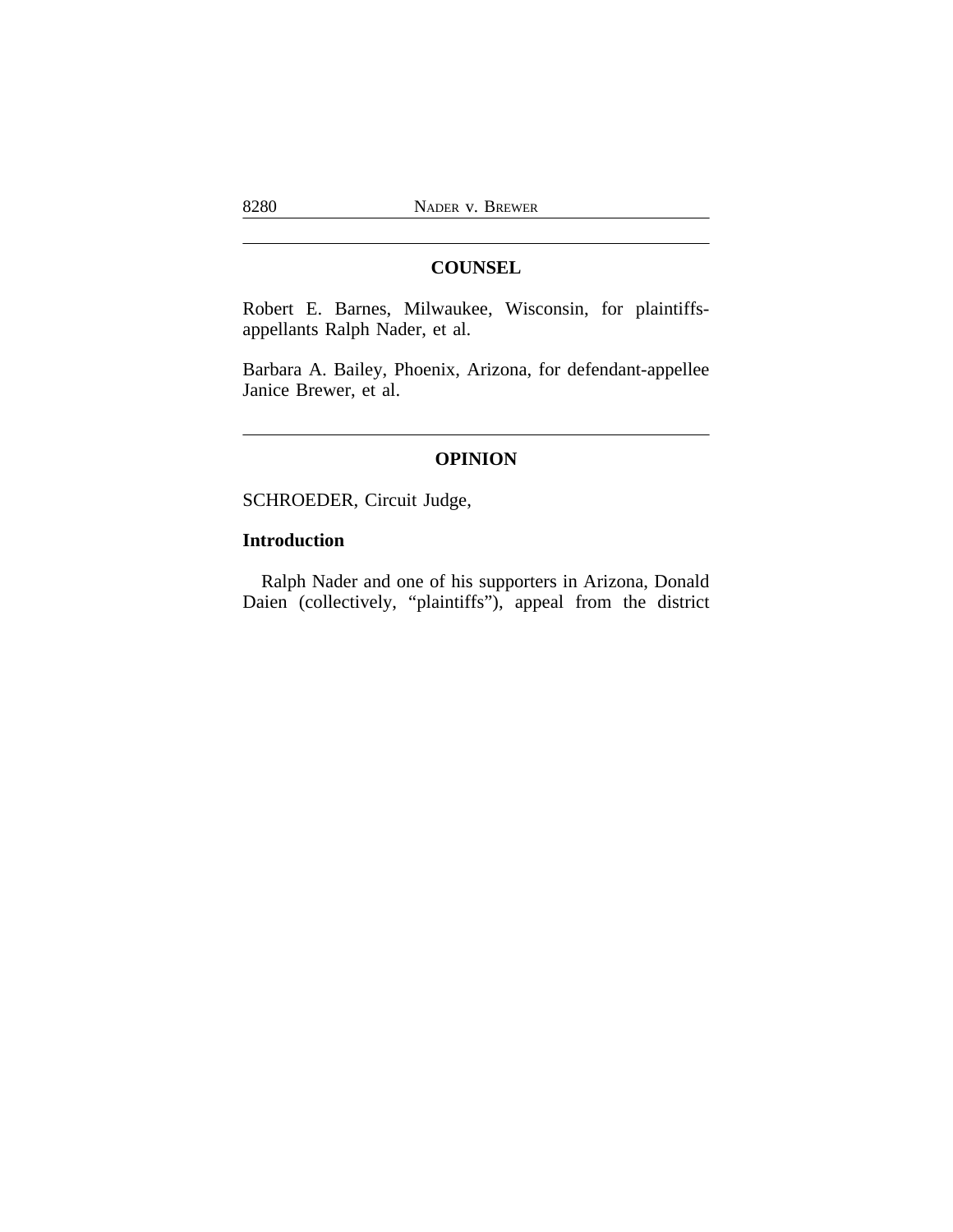| NADER V. BREWER | 8281 |
|-----------------|------|
|-----------------|------|

court's grant of summary judgment to Janice Brewer, the Secretary of State of Arizona. Plaintiffs alleged that two provisions of Arizona's statutory election scheme—the requirement that circulators of nomination petitions be residents of Arizona and the requirement that nomination petitions be filed at least 90 days before the primary election violated their rights to political speech and association under the First and Fourteenth Amendments. The case arose from Nader's efforts to appear on the 2004 Arizona generalelection ballot as a presidential candidate. The district court upheld both petition requirements, holding that the burdens imposed on the exercise of plaintiffs' rights were not significant and were sufficiently justified by the state's interests.

The district court measured the burdens in terms of the effect the requirements had on Nader's ability to get on the Arizona ballot. The court held that these requirements were not a material cause of Nader's failure to get on the ballot in 2004 and the burdens were therefore minimal.

In this appeal Nader stresses that the burdens of the residency requirement should be measured in terms of the effect the requirement has on the rights of persons like himself who live outside Arizona and wish to circulate petitions in that state. Controlling Supreme Court authority and a persuasive opinion of the Seventh Circuit support Nader's position. *See Buckley v. Am. Constitutional Law Found., Inc.*, 525 U.S. 182 (1999); *Krislov v. Rednour*, 226 F.3d 851 (7th Cir. 2000). Controlling Supreme Court authority also requires us to hold that the burdens imposed by Arizona's early filing requirement are severe and must be supported by compelling interests. *Anderson v. Celebrezze*, 460 U.S. 780 (1983).

Neither the district court nor this court has had the benefit of much documentation of the state's needs for the requirements. We conclude, on the basis of this record, when examined after the passage of the considerable amount of time expended completing the appellate process, that the burdens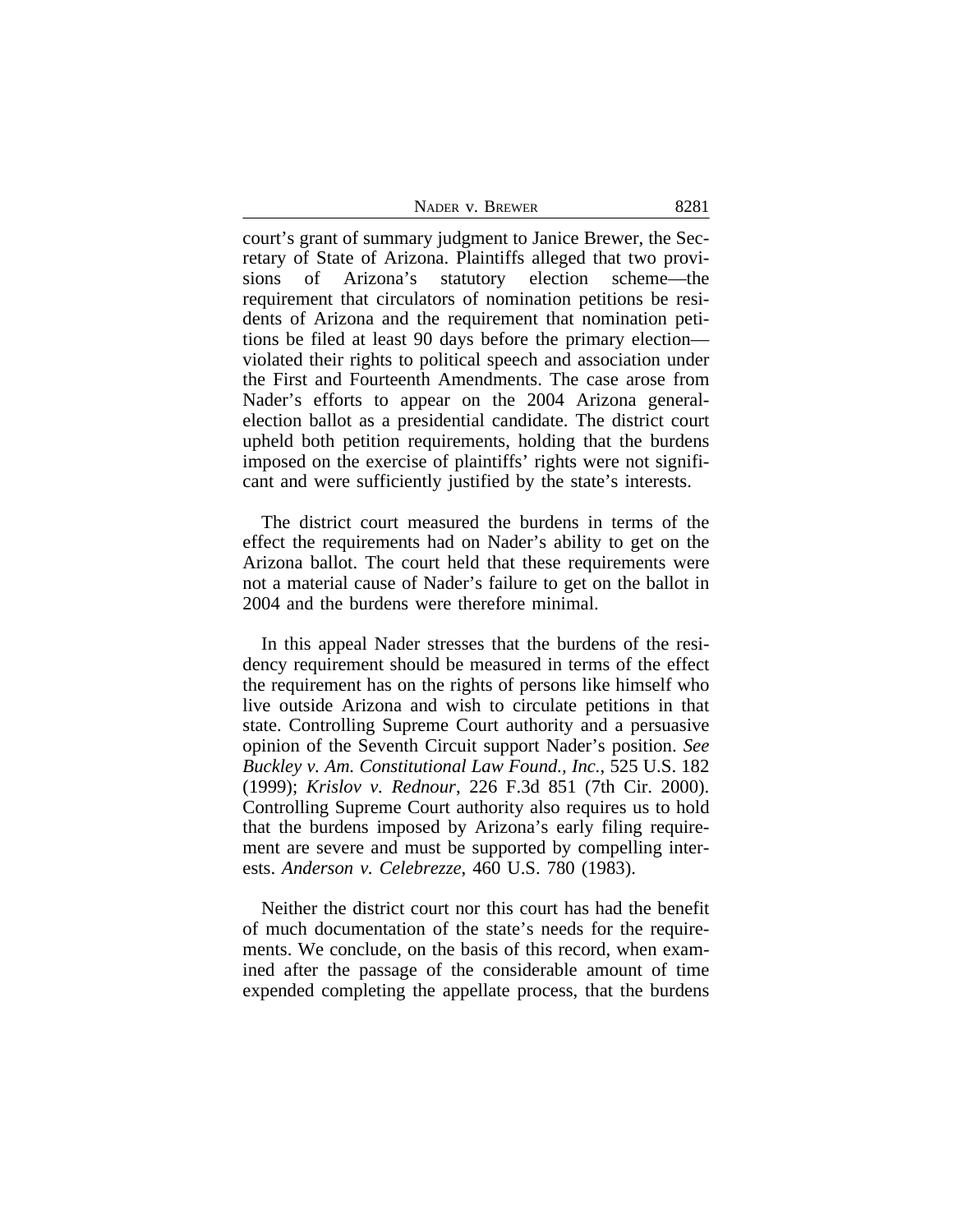are significant and that the state has not shown the requirements are sufficiently narrowly tailored to further compelling interests.

#### **I. Background**

Ralph Nader, a resident of Connecticut, announced his independent candidacy for President of the United States on February 22, 2004. Donald Daien is one of Nader's supporters and is a registered voter in Arizona who wanted to vote for Nader and to serve as a presidential elector on Nader's behalf. Nader and Daien, along with other supporters, brought this action in August 2004 against Secretary of State Brewer, alleging that the residency requirement and the early filing deadline severely burdened the rights of expressive association and political speech of political candidates, potential petition circulators, and voters, in violation of the First and Fourteenth Amendments. They sought declaratory and injunctive relief.

#### **A. Arizona's Nomination-Petition System**

In Arizona, a person who is not a member of a recognized political party may gain a place on the ballot by filing nomination petitions containing a prescribed number of signatures. Ariz. Rev. Stat.  $\S 16-341(C)$ , (E), (F), (I). The petitions are filed for the office of presidential elector rather than for the presidential candidate; the petitions designate the presidential candidate and the names of ten individuals who would serve as electors for that candidate. *Id.* § 16-341(G), (H).

The same statute establishes the total number of signatures required for each political office, which is 3% of the registered voters in the political subdivision for which the candidate is nominated, who are not members of recognized political parties. *Id.* § 16-341(E), (F). Each signature must be witnessed by the petition circulator. *Id.* § 16-321(D). In 2004,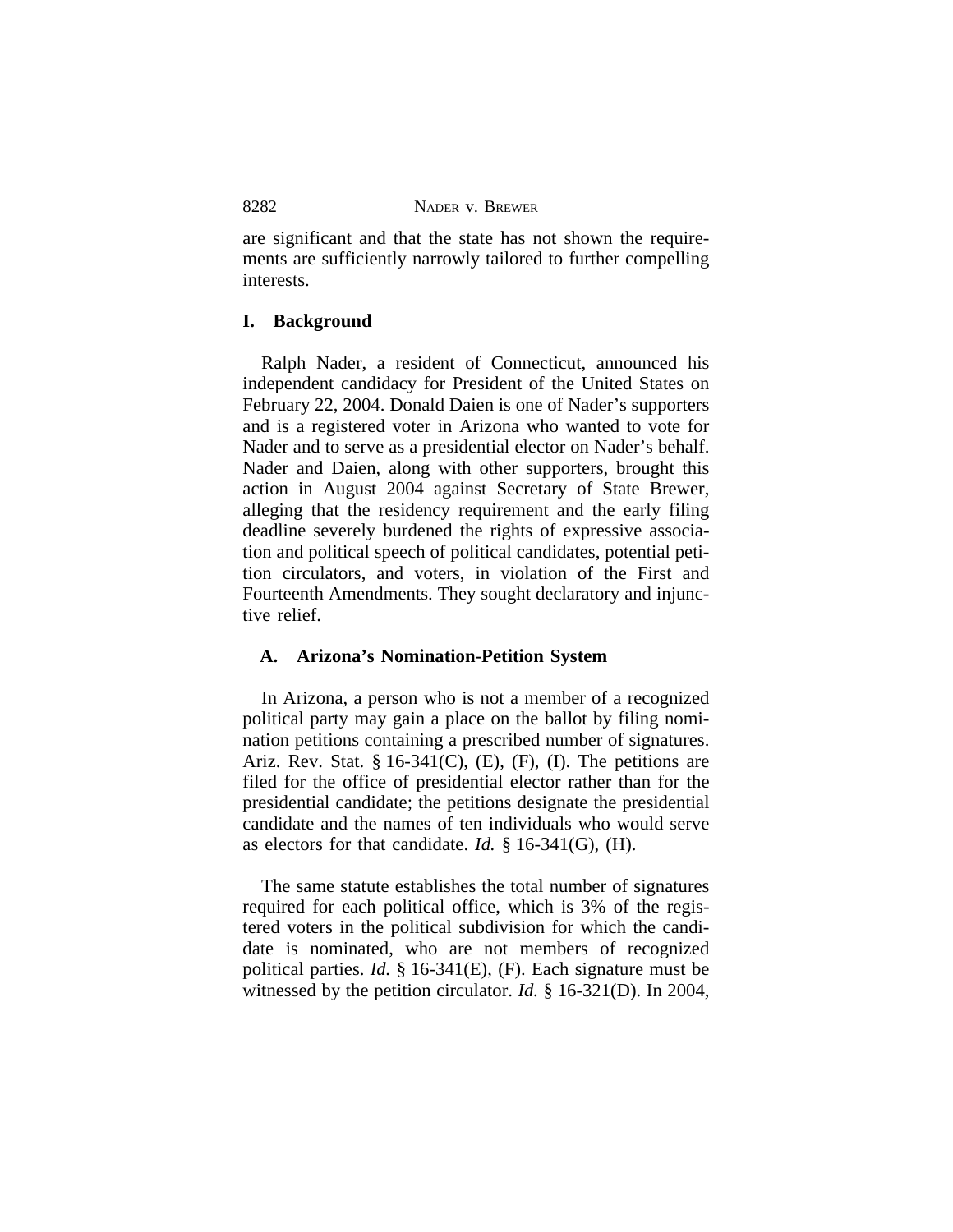| NADER V. BREWER | 8283 |
|-----------------|------|
|-----------------|------|

the number of signatures required for the office of presidential elector in Arizona was 14,694.

Only persons qualified to register to vote in Arizona can circulate petitions. *Id.* §§ 16-101, 16-321(D). In order to be qualified to register to vote, a person must, among other things, be a resident of Arizona and must have been a resident at least twenty-nine days before the election ("the residency requirement"). *Id.* § 16-101(A)(3). Under this statutory limitation, all non-residents of Arizona, including Nader himself, are prohibited from circulating petitions in support of Nader's candidacy.

Nomination petitions must be filed with the Secretary of State's office no later than 90 days before the primary election ("the filing deadline"). *Id.* §§ 16-311(A), (E), 16-341(C). This places the filing deadline 146 days before the general election. In 2004, the general election was held on November 2, the primary election was held on September 7, and the filing deadline was June 9.

An Arizona registered voter may challenge the validity of a candidate's petitions by bringing an action in superior court. *Id.* § 16-351. Such action must be brought within ten business days of the filing deadline, and the superior court must hear and decide the action within ten calendar days of its filing. *Id.* § 16-351(A). The decision is appealable only to the Arizona Supreme Court, and it must be appealed within 5 calendar days. *Id.* The Supreme Court must decide the appeal promptly. *Id.*

At least 45 days before the general election, the state must prepare a proof of a sample ballot. *Id.* § 16-461(A). According to the state's affidavits, the state also mails ballots to overseas members of the military 45 days before the general election. Voters can cast early ballots beginning 33 days before the general election; in 2004, early voting began on September 30.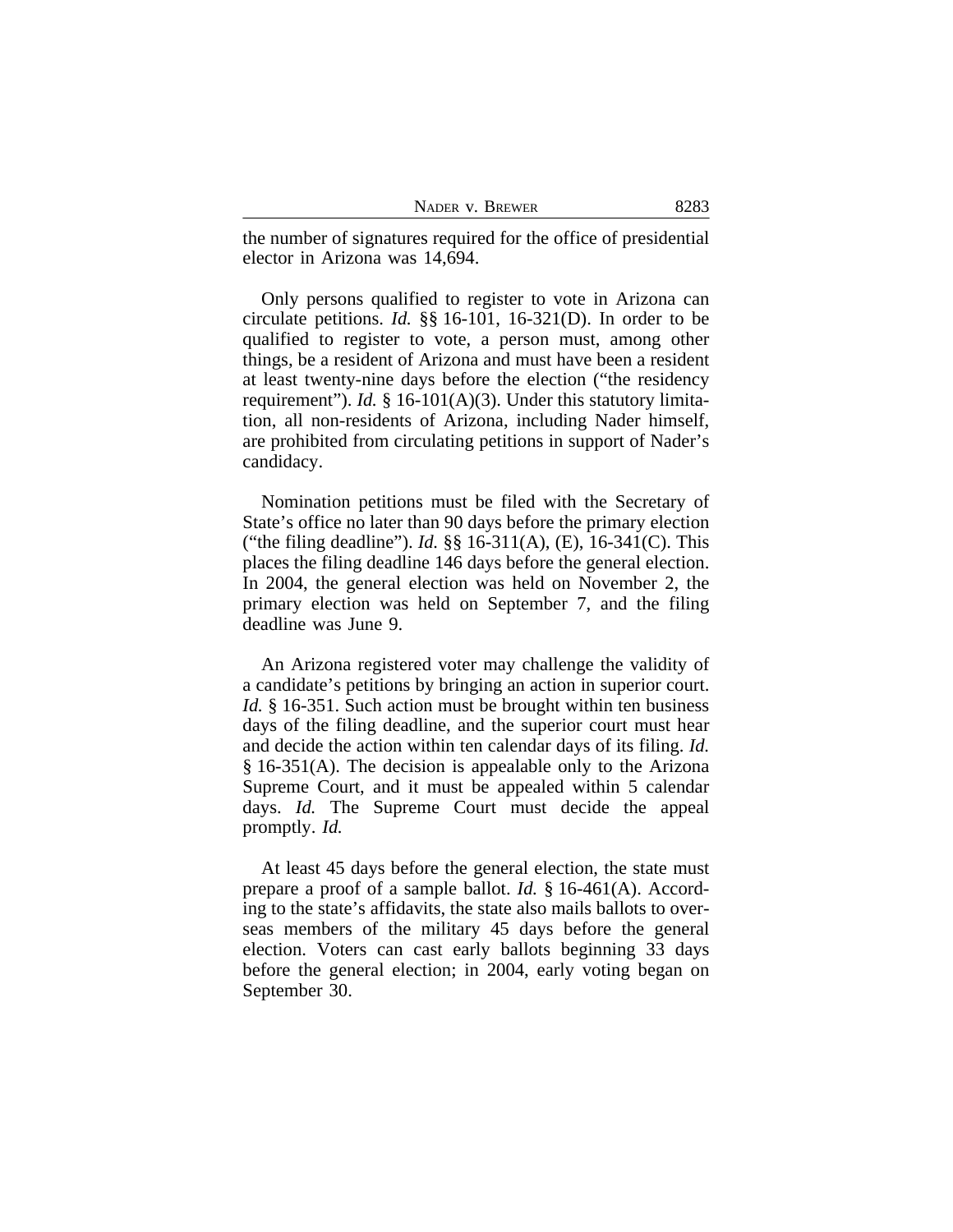As we construe the data provided by the state, the timeline for the 2004 election was as follows:

| Presidential Preference Election February 3 |
|---------------------------------------------|
| Filing Deadline for NaderJune 9             |
|                                             |
| Deadline to Prepare Proof                   |
| First Day of Early VotingSeptember 30       |
| General ElectionNovember 2                  |

#### **B. Proceedings Below**

Nader filed his Arizona presidential nomination petitions with the Secretary of State on June 9, 2004. Two Arizona voters then filed an action on June 23 in the Superior Court in Maricopa County, challenging his eligibility. They alleged that his petitions did not provide the required number of valid signatures, that the petitions included signatures forged by circulators, that some petitions had been circulated by felons, and that the petitions contained falsified addresses of circulators. Nader conceded that the petitions did not meet the signature requirements and on July 2, 2004, withdrew his candidacy for the Arizona ballot.

In August 2004, plaintiffs brought this action for declaratory and injunctive relief, alleging that the residency requirement and the early filing deadline severely burdened the rights of expressive association and political speech of political candidates, potential circulators, and voters, in violation of the First and Fourteenth Amendments, and that neither regulation could survive strict scrutiny. They sought a declaration that Arizona's statutory election scheme was unconstitutional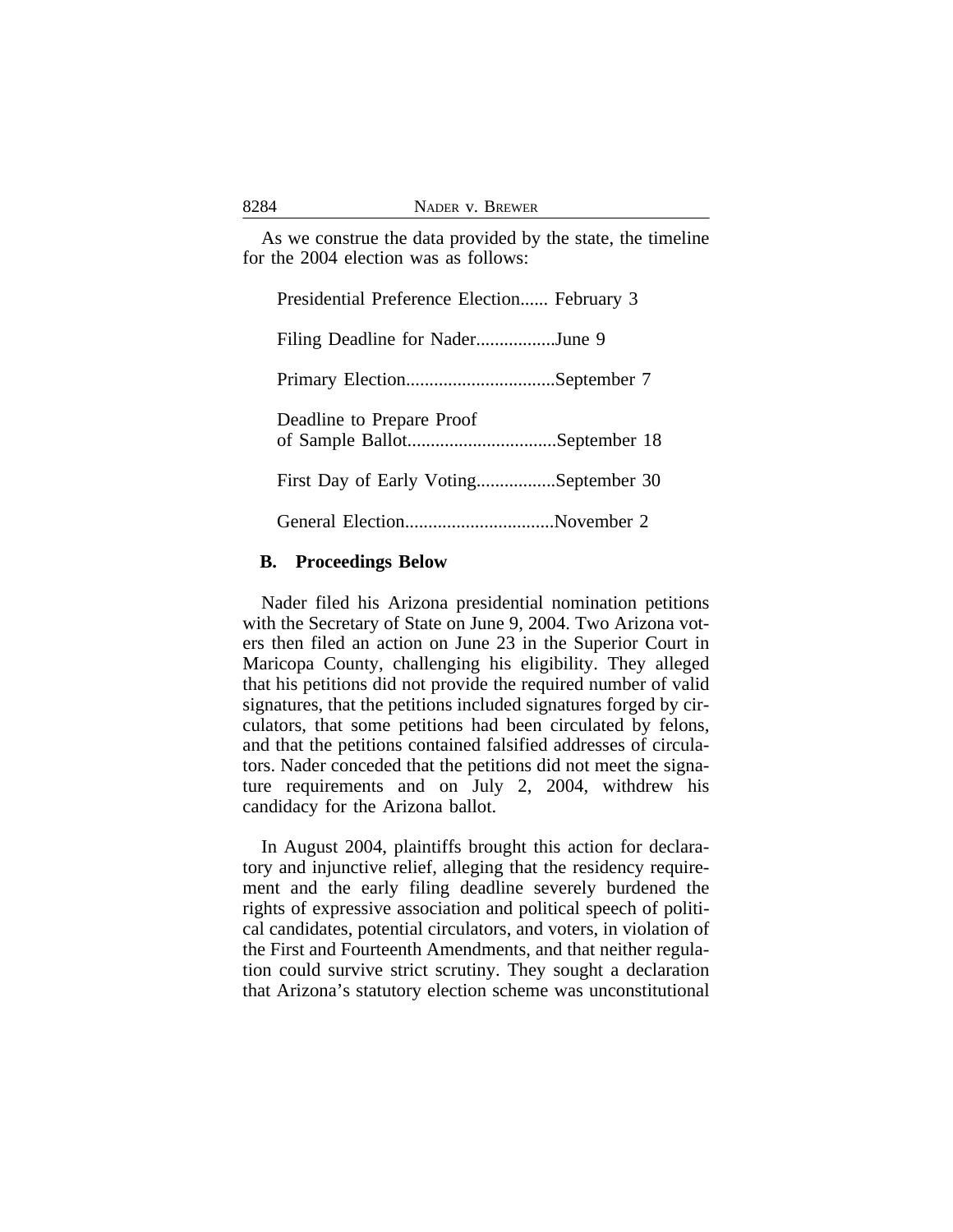| NADER V. BREWER | 8285 |
|-----------------|------|
|-----------------|------|

as applied to them and an injunction barring the enforcement of the statutory deadlines in the 2004 election. The district court denied plaintiffs' motion for preliminary injunctive relief.

Both sides moved for summary judgment in January of 2006. The state argued that the restrictions did not impose a severe burden on plaintiffs' rights. It argued further that even if the burden imposed was severe, both the residency and filing deadline requirements should survive strict scrutiny. The state urged that the residency requirement was narrowly tailored to further the state's interest in preventing fraud in the election process, in order to ensure that circulators could be located and subpoenaed in time for petition challenges. With respect to the filing deadline, the state contended that it was narrowly tailored to further the state's administrative and statutory obligations, given the deadlines related to early voting and sample ballots and the state's schedule for printing the ballots.

In support of its 2006 summary judgment motion, the state submitted affidavits from Joseph Kanefield, the State Election Director, and Karen Osborne, the Director of Elections for Maricopa County, describing the planned schedule for the 2008 election. Osborne explained the procedures that would be utilized for the optical-scan ballots used in Maricopa and Pima Counties, which together represent almost 76% of the state's registered voters. According to Osborne, Maricopa County planned to begin the layout of its general-election ballot as soon as the June 11 filing deadline passed. The first candidates listed on the ballots would be those for the office of presidential elector. The layout of the remainder of the ballot thus depended on the number of candidates for that office. The judges and state initiatives, as well as the county, city, and school ballot propositions, were to be listed on the back of the ballot.

Maricopa County's plan was to print its 2008 ballots in two stages. It would send the back side of the ballot for printing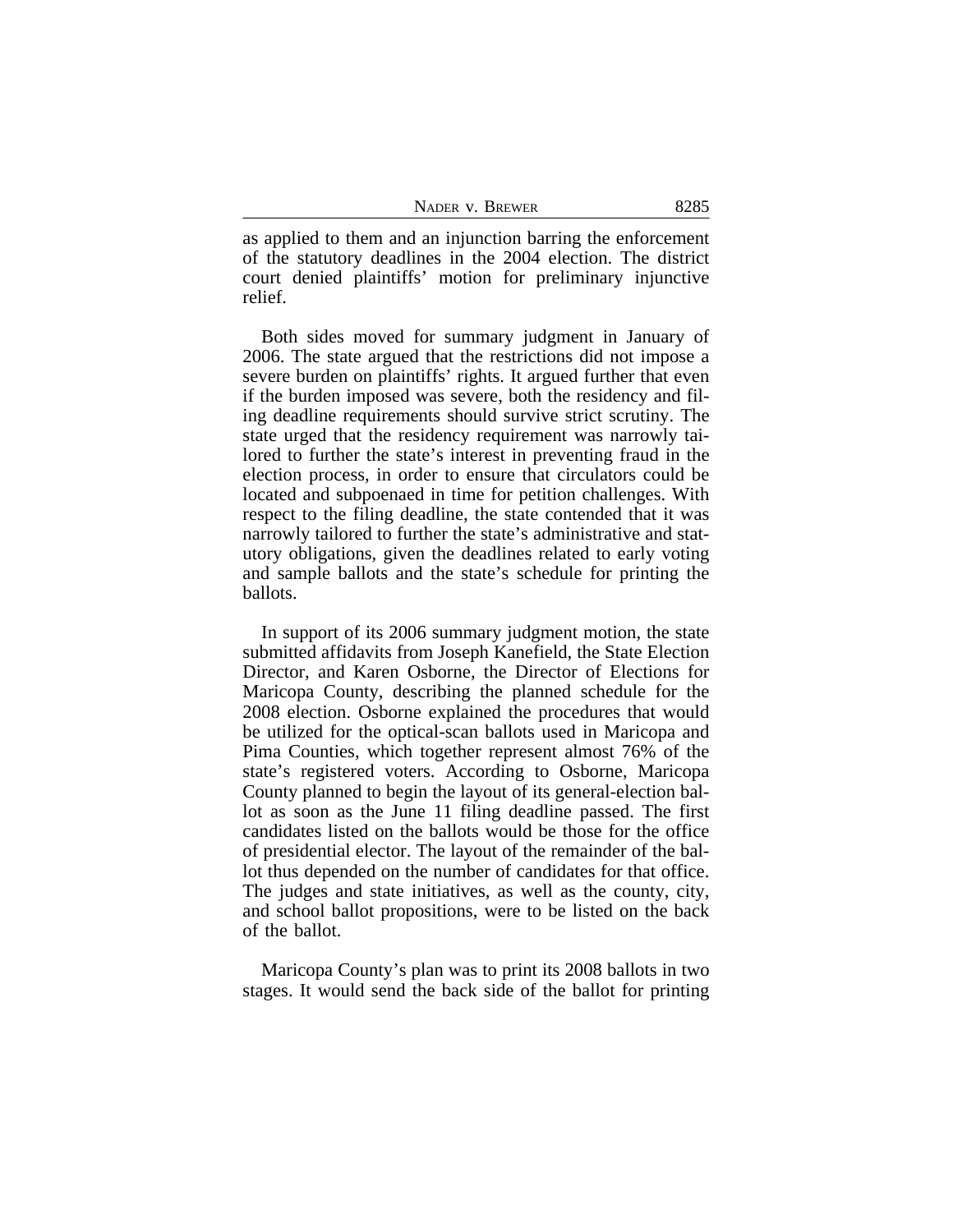8286 NADER v. BREWER

on August 20. The printing of the front side would begin on September 16, after the candidates for the offices listed on the front side were determined in the primary election. The county would receive the completed ballots from the printer no later than September 24, to allow time for testing and inspecting the ballots, distribution to early voting sites, and mailing for early voting, to begin October 2. The affidavit stated that ballots undergo "Logic" and "Accuracy" tests in each precinct in October.

The only explanation for why the names of the presidential candidates for the general election had to be known in June, three months before the primary, was that the ballot paper had to be ordered about five months before the election. According to the election officials' affidavits, the paper for the ballots would be ordered in late May or early June to ensure availability. The state's motion asserted that if it were to find out later than June that ten presidential electors needed to be added to the ballot, the ballot would require two pages instead of one, and, as a result, Maricopa County would be unable to acquire the additional paper or print the ballots in time. According to the affidavits, however, there are a total of more than 400 state and local offices and dozens of other ballot measures on the general-election ballot. So far as this record indicates, the candidates for all offices, from presidential electors to local officials, are on the same ballot. The state did not explain with any specificity how many offices and measures would appear on a ballot in any given precinct. Nor did the state explain when the nature and number of initiative measures, school bond measures, and other types of ballot measures, which may vary in number and size, need to be known.

The state's affidavits did not fully deal with Arizona's history of moving the filing deadline back. The state legislature in 1993 moved the filing deadline from a date 10 days after the primary election to a date 75 days before the primary election. *See* Act of Apr. 14, 1993, 1993 Ariz. Sess. Laws ch. 98, sec. 24, § 16-341(C). The legislature in 1999 again moved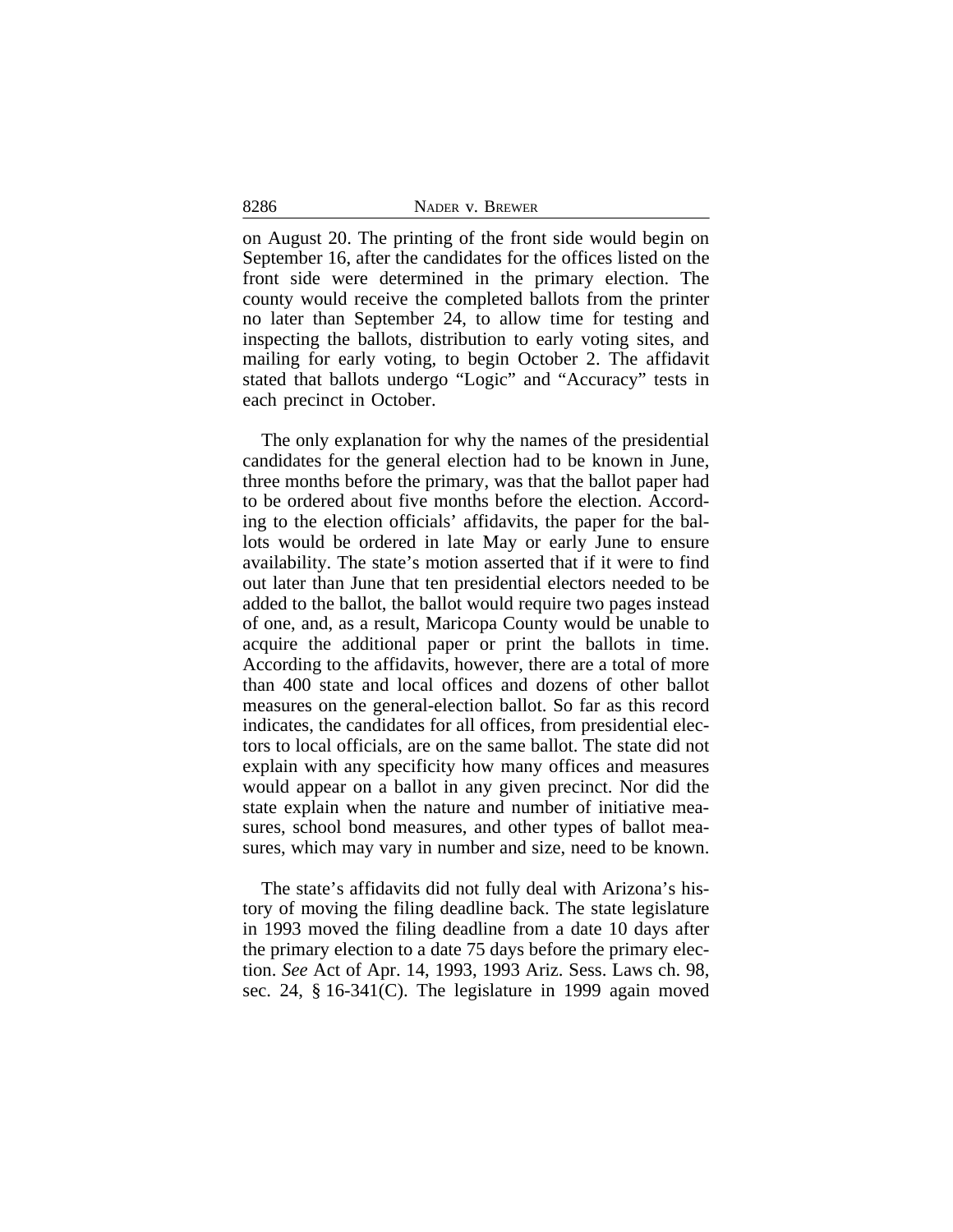| NADER V. BREWER | 8287 |
|-----------------|------|
|-----------------|------|

back the deadline, this time to 90 days before the primary election. *See* Act of May 13, 1999, 1999 Ariz. Sess. Laws ch. 224, sec. 1, § 16-311(A). The record indicates that the 1999 change was made to allow more time for petition challenges, but there is no information in the record about the reasons the deadline was moved in 1993.

Kanefield's affidavit dealt with the history of ballot access by candidates. It declared that since 1994, eight candidates for the state legislature, one candidate for U.S. Representative in Congress, one candidate for the U.S. Senate, and one candidate for governor of the state of Arizona have gained access to the general-election ballot using the procedure provided by section 16-341. Of these offices, only two are voted on statewide. Since the filing deadline was moved in 1993, no independent presidential candidate has achieved a place on Arizona's ballot.

The state also submitted evidence of five criminal prosecutions that the state has pursued for petition fraud. The state did not assert that any of the prosecutions had to do with nonresident circulators.

The district court in June 2006 granted the state's motion for summary judgment and denied plaintiffs' motion for summary judgment. The district court rejected the state's threshold position that plaintiffs' challenge to the requirements as they applied to the 2004 election was moot, applying the exception to the mootness doctrine for problems "capable of repetition, yet evading review." *See Moore v. Ogilvie*, 394 U.S. 814, 816 (1969) (internal quotation marks omitted) (quoting *S. Pac. Terminal Co. v. Interstate Commerce Comm'n*, 219 U.S. 498, 515 (1911)). The state does not challenge this conclusion on appeal.

With respect to the merits of plaintiffs' claims, the district court viewed the burden on plaintiffs' rights as minimal. It reasoned that even with the residency requirement for petition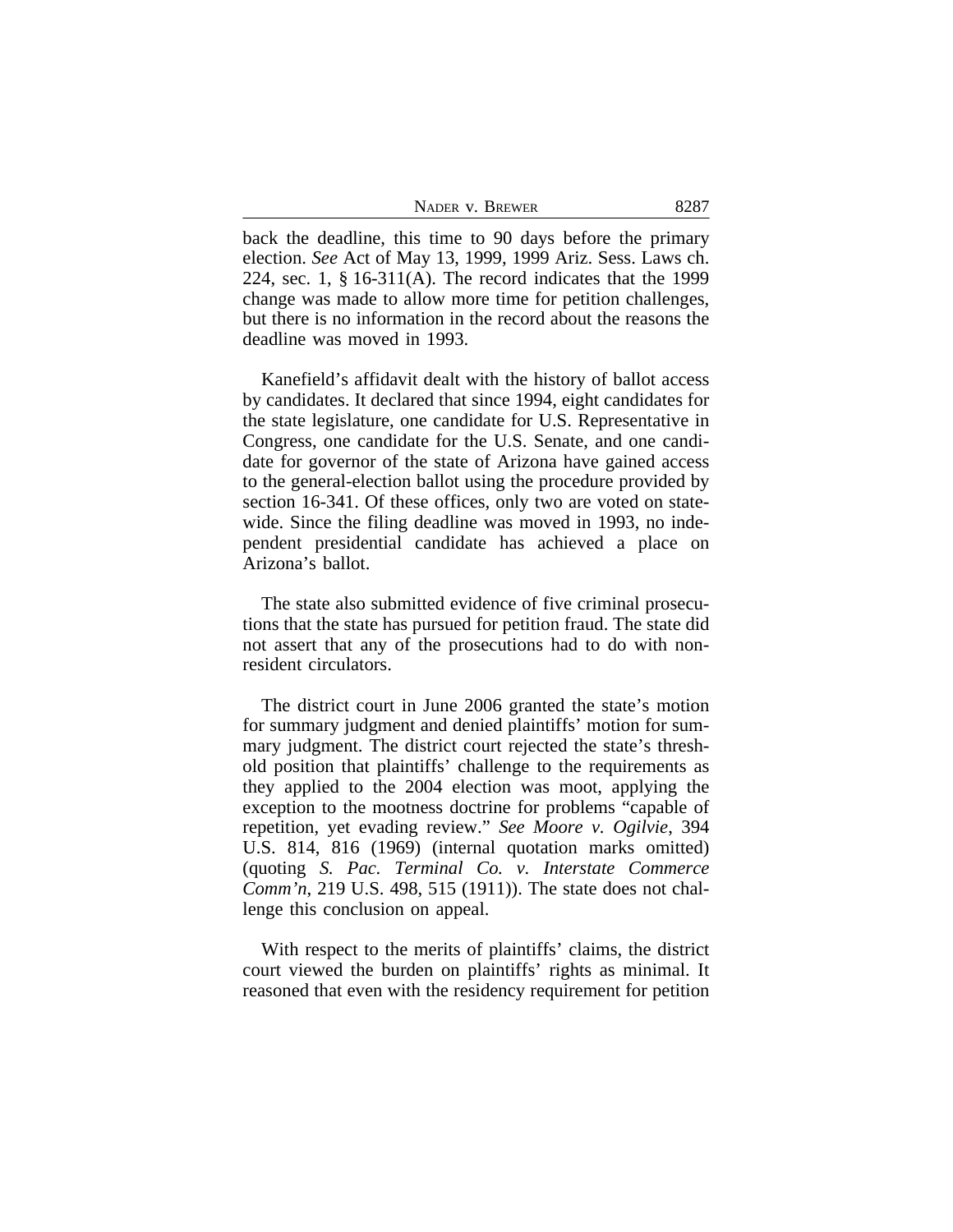circulators, there were still several million Arizona residents eligible to vote and hence to circulate petitions. Regarding the filing deadline, the district court observed that states now hold their presidential primaries much earlier in the election year than they did when the Supreme Court held in *Anderson*, 460 U.S. at 806, that an early filing deadline impermissibly burdened independent voters' access to candidates of their choice. The district court reasoned that the Supreme Court's concern about maintaining the ability of an independent to announce a candidacy as a response to developments in major-party candidates' campaigns was less valid than it was when *Anderson* was decided. The district court concluded that the filing deadline provided a "reasonably diligent" candidate enough time to gather the required number of signatures under the standard this court utilized in *Libertarian Party of Washington v. Munro*, 31 F.3d 759, 762 (9th Cir. 1994).

The district court ruled both restrictions constitutional, holding that any burden imposed on plaintiffs' rights by the residency requirement was justified by the state's compelling interest in protecting the integrity of the election process, and any burden imposed by the filing deadline was justified by the state's compelling interest in allowing sufficient time to verify signatures, permit challenges to petitions, and print and distribute ballots. Because the court did not find that a severe burden was imposed by the restrictions, it did not hold the state to the heightened requirement of proving the restrictions were narrowly tailored to serve compelling state interests.

On appeal, plaintiffs argue that the court should have applied strict scrutiny to both restrictions because each severely burdens plaintiffs' rights, and that under strict scrutiny, neither is narrowly tailored to further a compelling state interest.

#### **II. Analysis**

**[1]** The Supreme Court has held that when an election law is challenged, its validity depends on the severity of the bur-

8288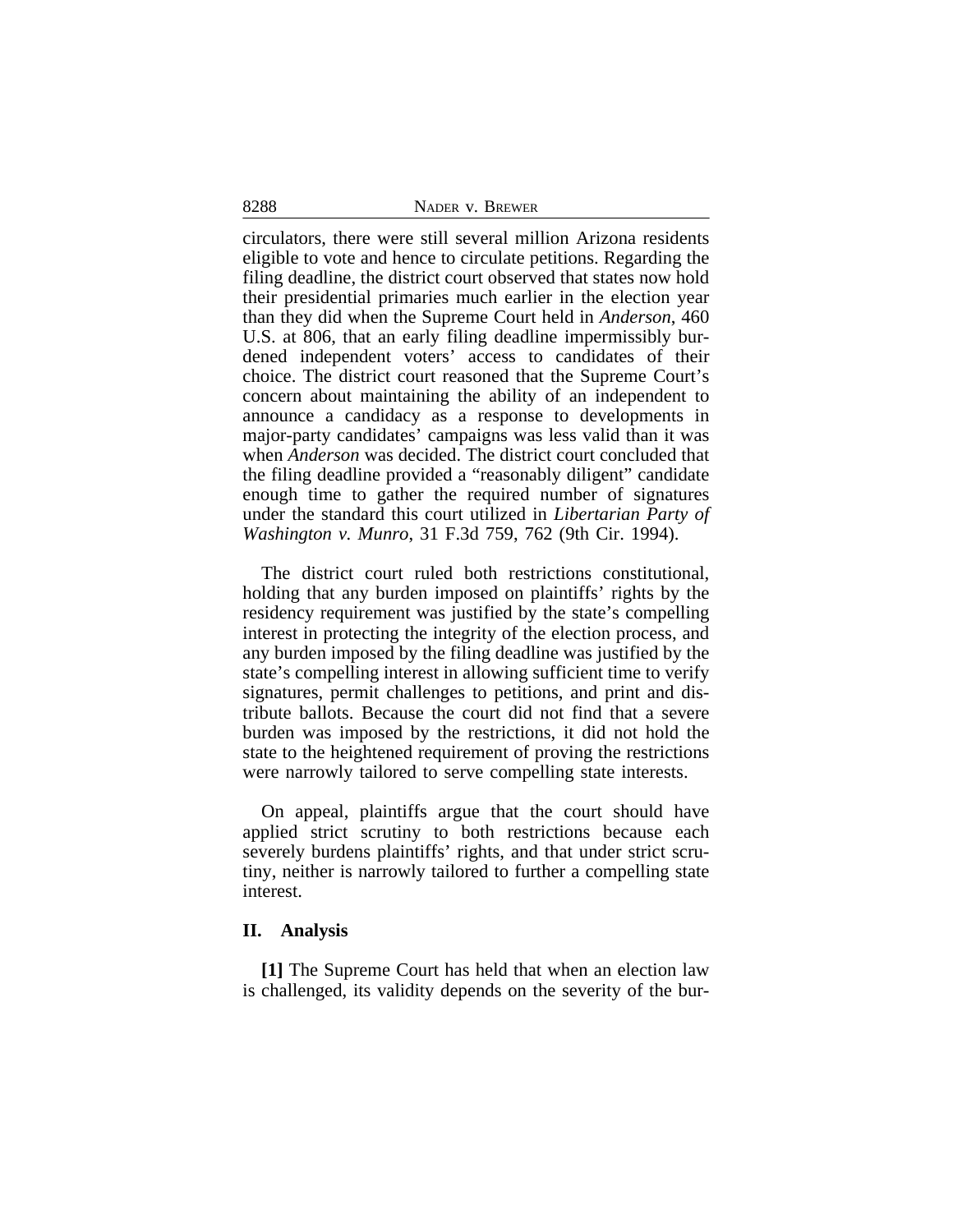| NADER V. BREWER | 8289 |
|-----------------|------|
|-----------------|------|

den it imposes on the exercise of constitutional rights and the strength of the state interests it serves. In the seminal case of *Anderson*, 460 U.S. at 789, the Court held that, in considering a constitutional challenge to an election law, a court must weigh "the character and magnitude of the asserted injury to the rights protected by the First and Fourteenth Amendments" against "the precise interests put forward by the State as justifications for the burden imposed by its rule." The Court struck down Ohio's March filing deadline for independent presidential candidates because the state's "minimal" interests did not justify the "extent and nature" of the burdens imposed by the deadline. *Id.* at 806.

**[2]** The Court clarified the standard in *Burdick v. Takushi*, 504 U.S. 428, 434 (1992), when it held that the severity of the burden the election law imposes on the plaintiff's rights dictates the level of scrutiny applied by the court. In *Burdick*, the Court upheld a prohibition on write-in voting in Hawaii, holding that the limited burden imposed was justified by Hawaii's interests in preventing factionalism and the manipulation of parties' primary elections through write-in campaigns. *Id.* at 438-40, 441-42. The Court held that an election regulation that imposes a severe burden is subject to strict scrutiny and will be upheld only if it is narrowly tailored to serve a compelling state interest. *See id.* at 434. It held that a state's "important regulatory interests" are usually sufficient to justify election regulations that impose lesser burdens. *Id.* The Court recently reaffirmed these principles in *Washington State Grange v. Washington State Republican Party*, U.S.  $\blacksquare$ , 128 S. Ct. 1184, 1191-92 (2008).

**[3]** The leading case in our circuit is *Libertarian Party*, where we upheld the state of Washington's filing deadline for minor-party candidates that was only weeks before the deadline established for major-party candidates. 31 F.3d at 762, 765. We held that the burden on plaintiffs' rights should be measured by whether, in light of the entire statutory scheme regulating ballot access, "reasonably diligent" candidates can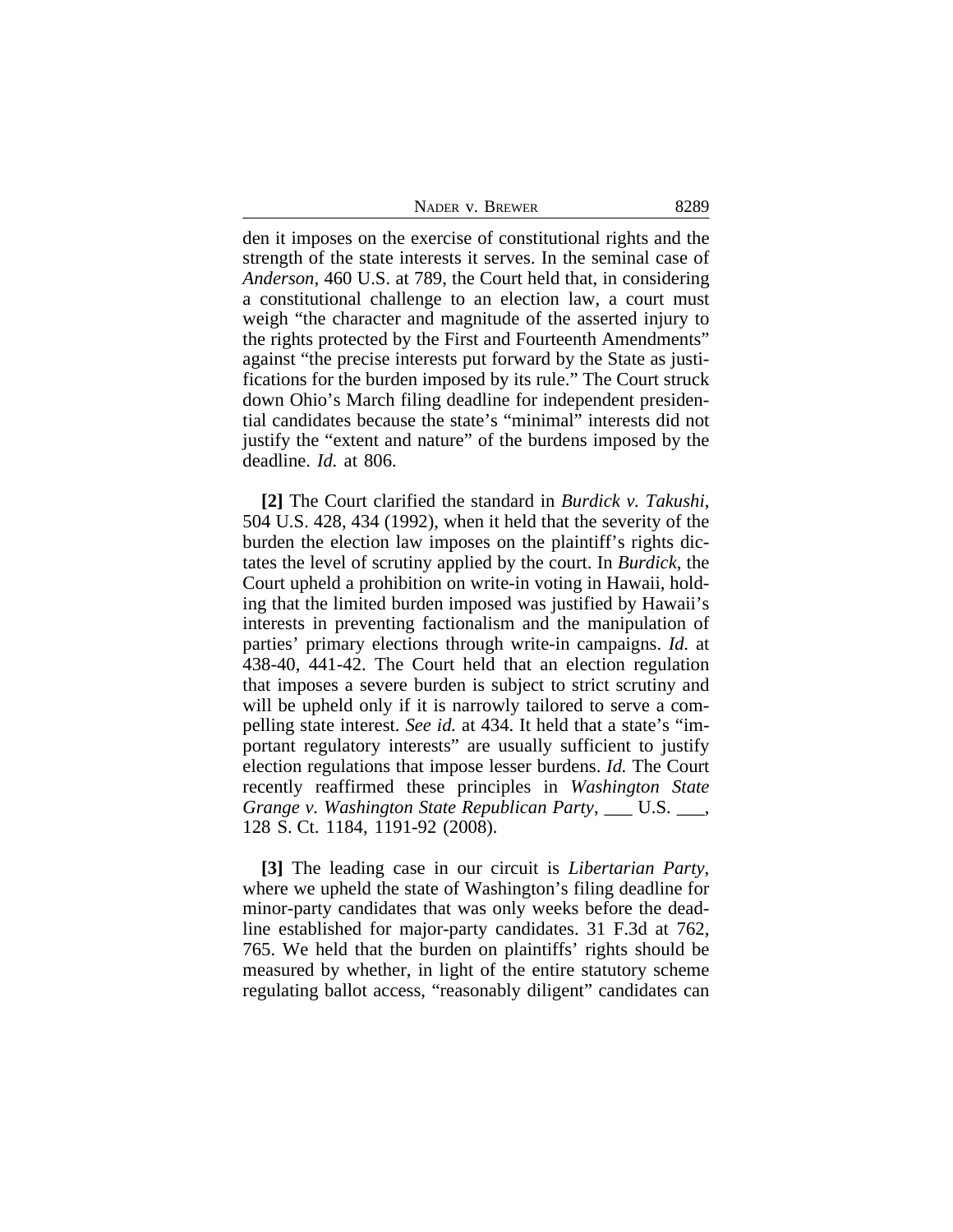normally gain a place on the ballot, or whether they will rarely succeed in doing so. *Id.* at 761-62 (internal quotation marks omitted) (quoting *Storer v. Brown*, 415 U.S. 724, 742 (1974)). To determine the severity of the burden, we said that past candidates' ability to secure a place on the ballot can inform the court's analysis. *See id.* at 763.

With that legal background, we turn to each of the challenged Arizona election restrictions.

#### **A. Residency Requirement for Petition Circulators**

The first provision at issue here is the requirement that petition circulators be residents of the state. Petition circulators must be "qualified to register to vote in [Arizona]." Ariz. Rev. Stat. § 16-321(D). The provision enumerating the requirements for voter registration in turn provides, in relevant part: "Every resident of the state is qualified to register to vote if he ... [w]ill have been a resident of the state twenty-nine days next preceding the election, ...." *Id.* § 16-101(A)(3).

**[4]** Plaintiffs contend that such a residency requirement unconstitutionally burdens their rights to speech and association because it interferes with substantially more core political speech than is necessary. The leading decision on qualifications for petition circulators is *Buckley*, 525 U.S. 182, which involved a challenge to Colorado's regulation of initiativepetition circulators. One of the restrictions considered in that case was a requirement that circulators actually be registered to vote in the state. *Id.* at 186. The Court first stated, as it had done in *Meyer v. Grant*, that "[p]etition circulation . . . is 'core political speech,' because it involves 'interactive communication concerning political change,'" and that First Amendment protection for such interaction is therefore " 'at its zenith.' " *Id.* at 186-87 (quoting *Meyer v. Grant*, 486 U.S. 414, 422, 425 (1988)). The Court then determined that the registration requirement imposed a severe burden on the speech rights of individuals involved with the initiative pro-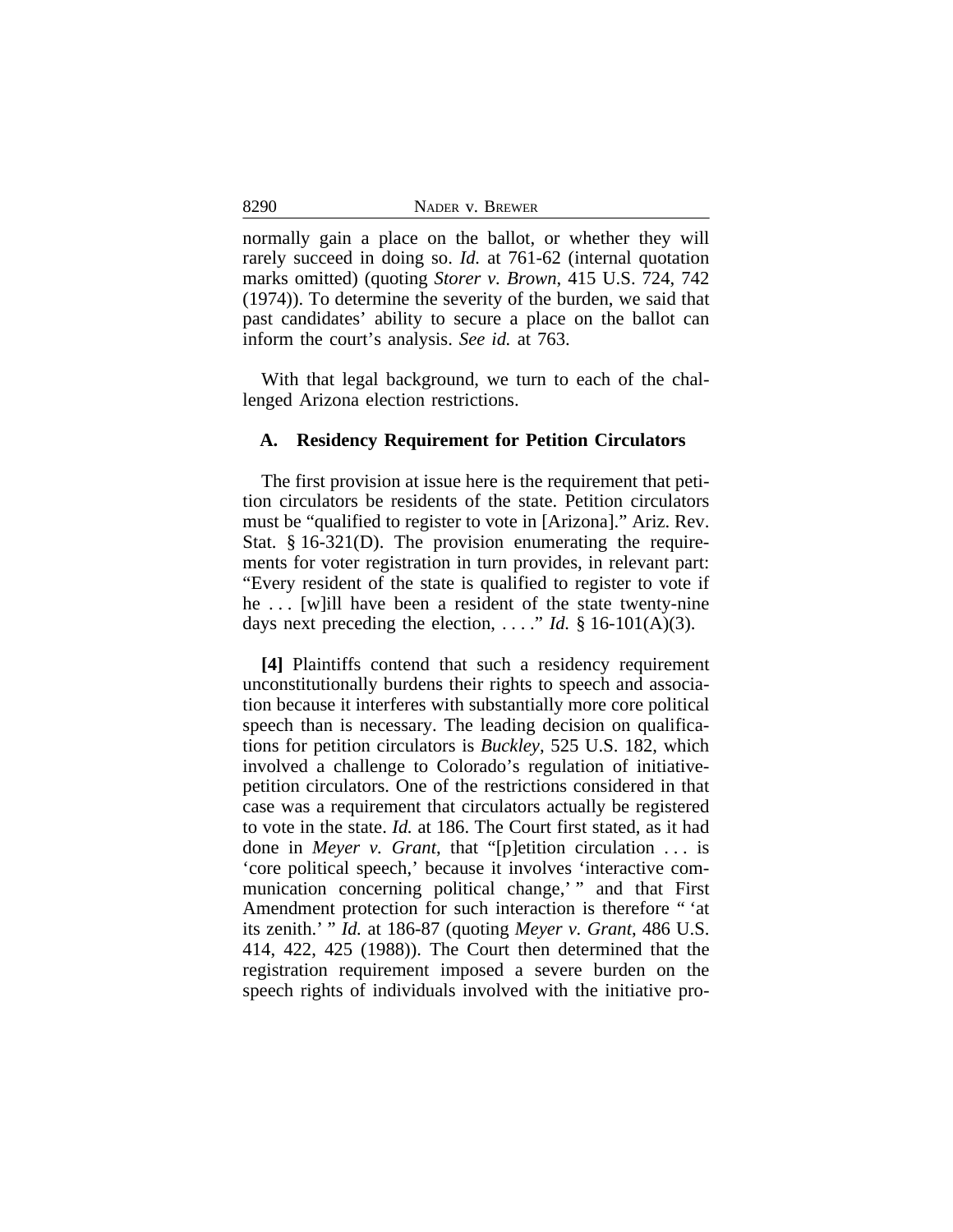| NADER V. BREWER | 8291 |
|-----------------|------|
|-----------------|------|

cess because it significantly decreased the pool of potential circulators, which in turn limited the size of the audience that could hear the initiative proponents' message. *See id.* at 192 & n.12, 193-96.

**[5]** The state attempted to justify the burden as necessary to ensure circulators were subject to the state's subpoena power, but the Court found that the state's separate residency requirement achieved the same end, and agreed with the Tenth Circuit's statement that it did so "more precisely." *Id.* at 196-97. The Court expressly did not decide the validity of the separate residency requirement because it was not challenged in that case. *See id.* at 197. (Arizona's residency provision appears similar to the residency requirement described in *Buckley* and is, of course, less restrictive than the provision invalidated in *Buckley* because the Arizona provision does not require circulators to be actual registered voters. While the district court correctly observed that there remain millions of potential Arizona circulators, the residency requirement nevertheless excludes from eligibility all persons who support the candidate but who, like Nader himself, live outside the state of Arizona. Such a restriction creates a severe burden on Nader and his out-of-state supporters' speech, voting and associational rights. Because the restriction creates a severe burden on plaintiffs' First Amendment rights, strict scrutiny applies. This is a conclusion we believe to be mandated by the Supreme Court in *Buckley*. The Court held in *Buckley* that significantly reducing the number of potential circulators imposed a severe burden on rights of political expression. *See id.* at 194-95.

This conclusion is also supported by two more recent circuit decisions. In *Chandler v. City of Arvada*, the Tenth Circuit held that a city ordinance requiring petition circulators to be residents imposed a severe burden on the speech rights of initiative proponents. 292 F.3d 1236, 1238-39, 1241-42 (10th Cir. 2002). It applied strict scrutiny. The court stated that "[s]trict scrutiny is applicable where the government restricts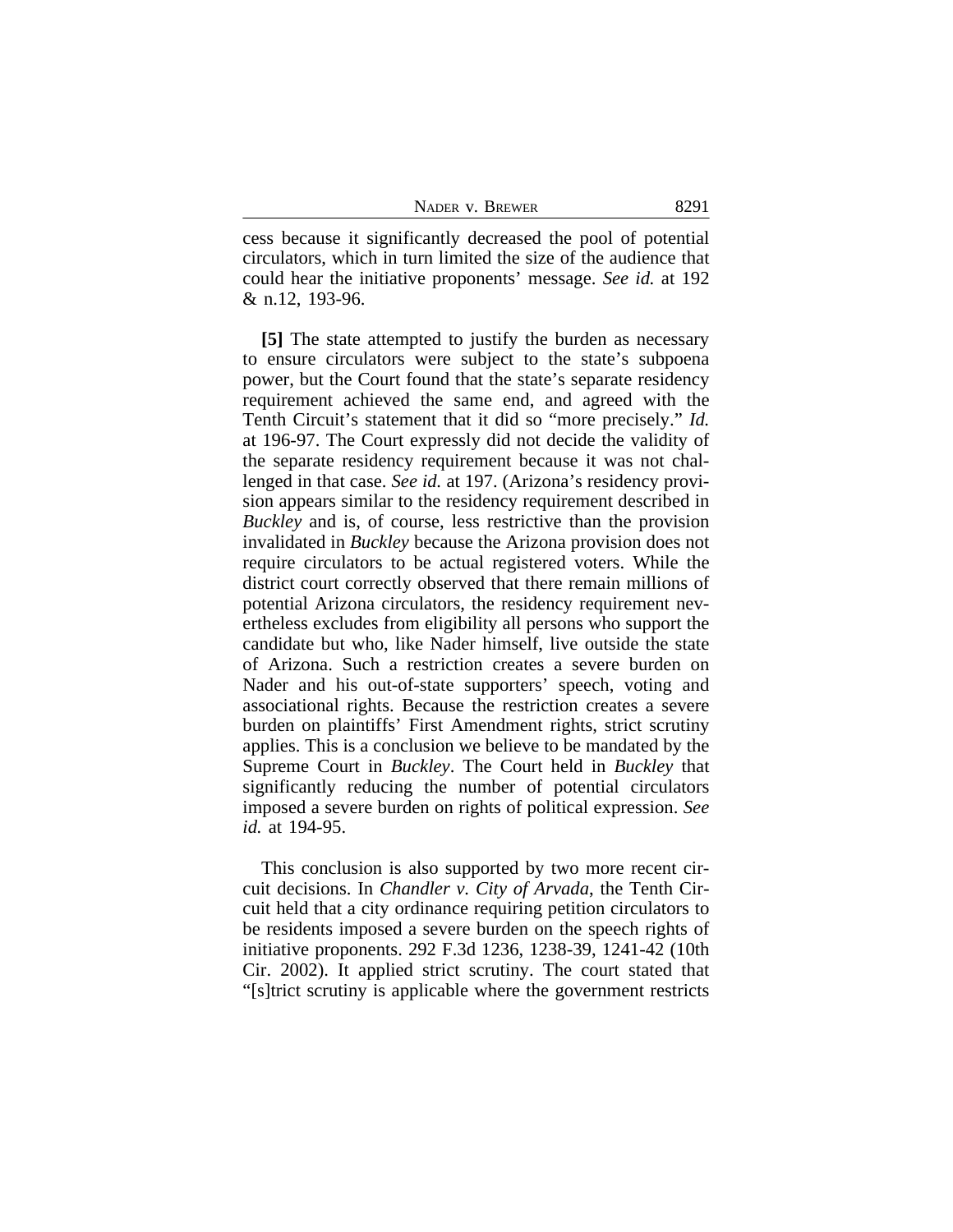| 8292 | NADER V. BREWER |
|------|-----------------|
|      |                 |

the overall quantum of speech available to the election or voting process . . . ." *Id.* at 1241-42 (internal quotation marks and citation omitted). The court specifically ruled that strict scrutiny must be applied when the rights of potential petition circulators are restricted. Quoting from an earlier Tenth Circuit decision, it said that strict scrutiny must be " 'employed where the quantum of speech is limited due to restrictions on . . . the available pool of circulators or other supporters of a candidate or initiative, as in [*Buckley*] and *Meyer*.' " *Id.* (quoting *Campbell v. Buckley*, 203 F.3d 738, 745 (10th Cir. 2000)).

In *Krislov*, the Seventh Circuit held that an in-district residency requirement, which operated as an in-state residency requirement for a candidate for the U.S. Senate, severely burdened candidates' rights to association and ballot access. 226 F.3d at 855-56, 857, 860-62. The court explained,

What is particularly important in this case *fin* assessing the severity of the burden] . . . is the number of people the . . . requirements exclude from gathering signatures and thus disseminating the candidates' political message . . . . [The residency requirement] places a substantial burden on the candidates' First Amendment rights by making it more difficult for the candidates to disseminate their political views, to choose the most effective means of conveying their message, to associate in a meaningful way with the prospective solicitors for the purposes of eliciting political change, to gain access to the ballot, and to utilize the endorsement of their candidacies which can be implicit in a solicitor's efforts to gather signatures on the candidates' behalf.

#### *Id.* at 860, 862 (citing *Buckley*, 525 U.S. at 193 n. 15).

A brief Eighth Circuit opinion came to the opposite conclusion and upheld a residency requirement for initiative-petition circulators. *See Initiative & Referendum Institute v. Jaeger*,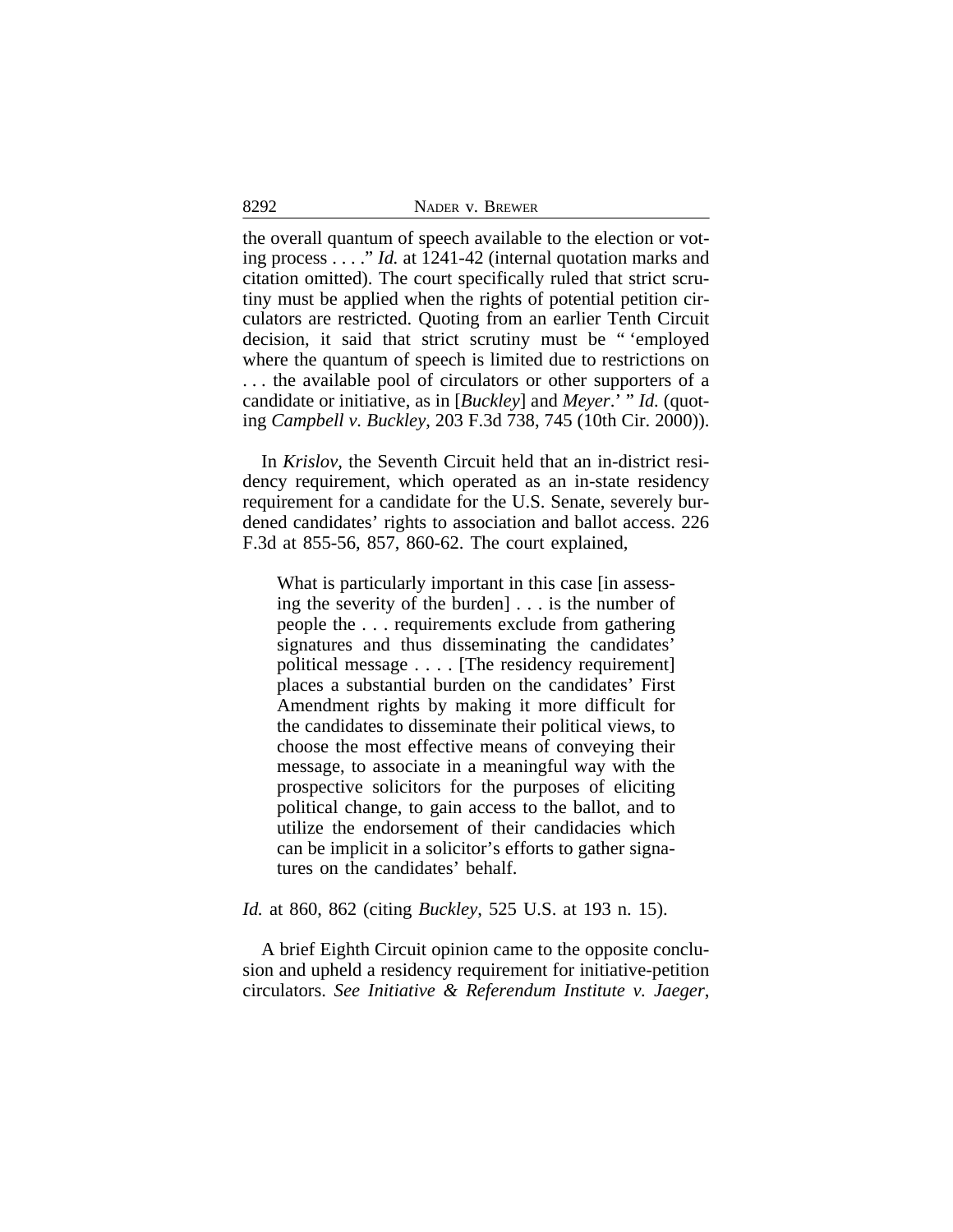| NADER V. BREWER |  |  |
|-----------------|--|--|
|-----------------|--|--|

241 F.3d 614, 617 (8th Cir. 2001). *Krislov* had been decided a few months earlier, but *Jaeger* did not cite it. The Tenth Circuit in *Chandler* did cite *Jaeger* and disagreed with it. *See Chandler*, 292 F.3d at 1244. We do not find *Jaeger* persuasive.

**[6]** The state contends here that if the standard is strict scrutiny, then the restriction is justified by the state's compelling interest in preventing fraud in the election process. It points to the evidence it presented of past election fraud in Arizona. A state's interest in ensuring the integrity of the election process and preventing fraud is compelling. *See Purcell v. Gonzalez*, 549 U.S. 1, 4 (2006) (per curiam). We therefore agree with Arizona that the state's interest in preventing election fraud is a compelling one. The state, however, bears the burden of proving that a regulation is narrowly tailored. *See ACLU of Nev. v. Heller*, 378 F.3d 979, 997 (9th Cir. 2004).

The state contends that this restriction is narrowly tailored to ensure that circulators are subject to the state's subpoena power, and that the state can locate them within the ten-day period allotted for petition challenges. Plaintiffs argue that requiring circulators to submit to jurisdiction by agreement would achieve the same end and would be more narrowly tailored to further the state's interest in preventing fraud.

**[7]** Federal courts have generally looked with favor on requiring petition circulators to agree to submit to jurisdiction for purposes of subpoena enforcement, and the courts have viewed such a system to be a more narrowly tailored means than a residency requirement to achieve the same result. *See Chandler*, 292 F.3d at 1242-44 (holding that city residency requirement was "substantially broader than necessary" to ensure the integrity of the petition process in part because the city could instead require circulators to submit to jurisdiction of the city for subpoena enforcement); *Krislov*, 226 F.3d at 866 n.7 (invalidating residency requirement and suggesting agreement to submit to jurisdiction as permissible restriction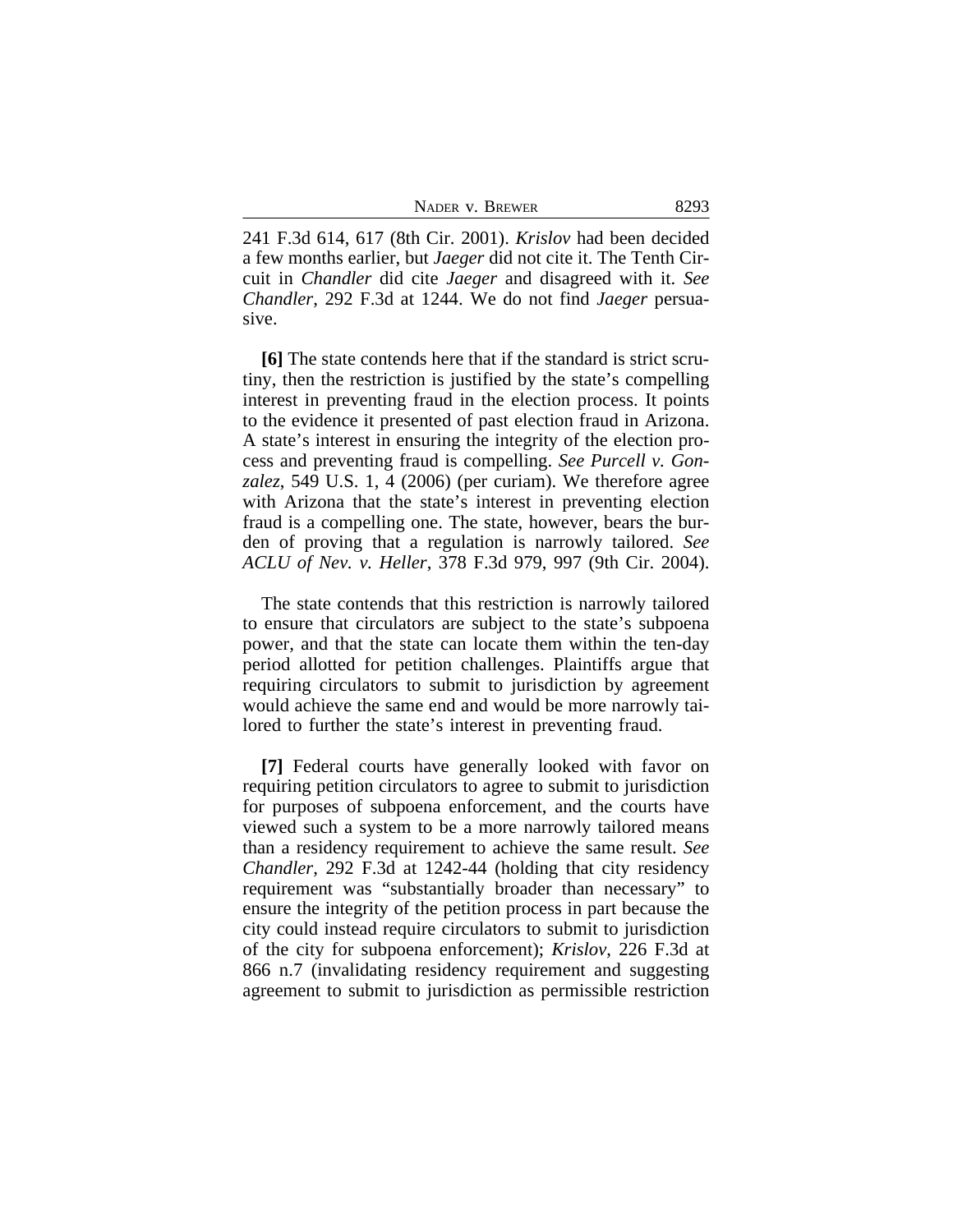8294 NADER v. BREWER

to further state's interest in preventing fraud); *Frami*, 255 F. Supp. 2d at 970 (noting that requiring petition circulators to agree to submit to jurisdiction for subpoena enforcement was a "less onerous method[ ]" than a residency requirement for serving the state's interest in ensuring circulators were subject to the state's jurisdiction). *Cf. Kean v. Clark*, 56 F. Supp. 2d 719, 733 (S.D. Miss. 1999) (holding that a residency requirement was narrowly tailored, but without considering any "consent to jurisdiction" alternative).

**[8]** The state responds that petition circulators could conceivably be spread throughout the country, and that given the narrow timeframe for petition challenges in Arizona, such a "consent to jurisdiction" system would be unworkable. The state does not provide any evidence, however, to support this contention, observing only that professional petition circulators can be "nomadic." Nor did the state ever contend that its history of fraud was related to non-resident circulators, a history that might justify regulating non-residents differently from residents. *See Krislov*, 226 F.3d at 866 n.7 ("[I]f the use of non-citizens were shown to correlate with a high incidence of fraud, a State might have a compelling interest in further regulating noncitizen circulators."); *Frami*, 255 F. Supp. 2d at 970 (holding a residency requirement was not narrowly tailored to serve the state's interest in preventing fraud because defendant had "not even alleged that the state has experienced problems in the past with non-resident petition circulators or that such circulators are more likely to engage in fraud than in-state . . . circulators.").

**[9]** We conclude that the state did not meet its burden of showing that this residency requirement is narrowly tailored to further the state's compelling interest in preventing fraud. On the basis of the record before us, the requirement cannot be sustained.

#### **B. Filing Deadline**

The second provision at issue is the requirement that petitions be filed 90 days before the primary election. Plaintiffs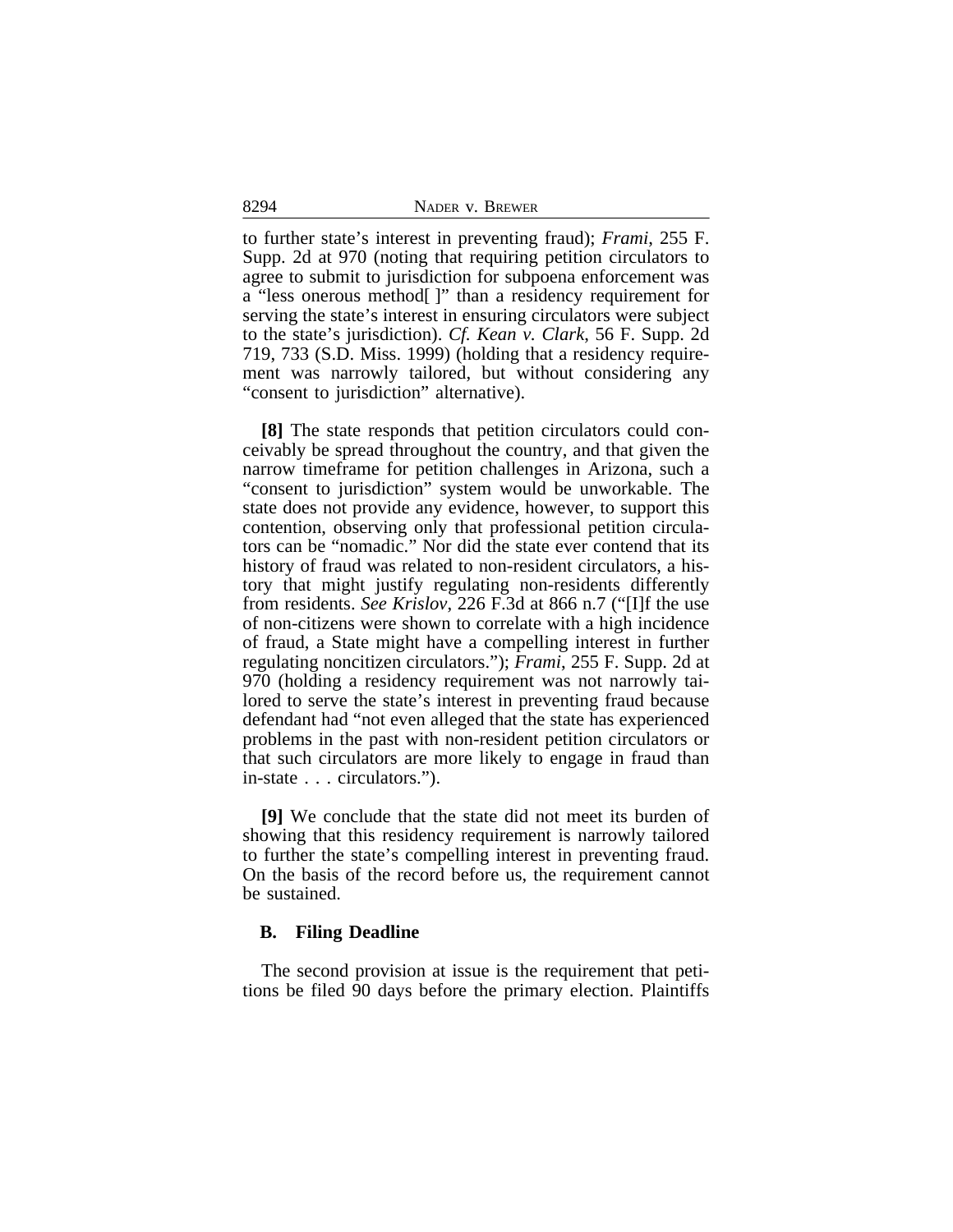| NADER V. BREWER | 8295 |
|-----------------|------|
|-----------------|------|

argue that this deadline imposes a severe burden on their speech, association and voting rights and that the state has not shown that the deadline is narrowly tailored to further a compelling interest.

**[10]** In *Anderson*, the Supreme Court struck down Ohio's March filing deadline for an independent presidential candidate's nomination petition. 460 U.S. at 806. In evaluating the severity of the burden imposed, the Court observed that the deadline deprived independent candidates of their ability to respond to developments in the course of the campaigns of the major-party candidates. *See id.* at 791-92, 791 n.12. The Court observed that particular independent candidacies, and voter support for those candidacies, sometimes occur as a reaction to the particular nominees of the major parties. *See id.* It also found that collecting 5,000 signatures far in advance of the general election was difficult, since interest levels were low and volunteers were difficult to recruit. *See id.* at 792. The Court concluded that none of the state's asserted interests justified the "extent and nature" of the burden imposed by the March filing deadline. *Id.* at 806.

In this case, the district court concluded that *Anderson* was not controlling. The court reasoned that Arizona's 2004 presidential preference election was held well in advance of the filing deadline, that the major parties' candidates and platforms were well-known, and the level of public interest was high by then. The district court dismissed the significance of the concerns in *Anderson* because they were not present in the 2004 election.

The 2004 election, however, may not have been representative of future elections, where the major party candidates may not be determined so far in advance of the filing deadline. *Anderson* remains binding Supreme Court authority. We conclude that the concerns expressed in *Anderson* may well remain significant, and in any event, we are not free to disregard them.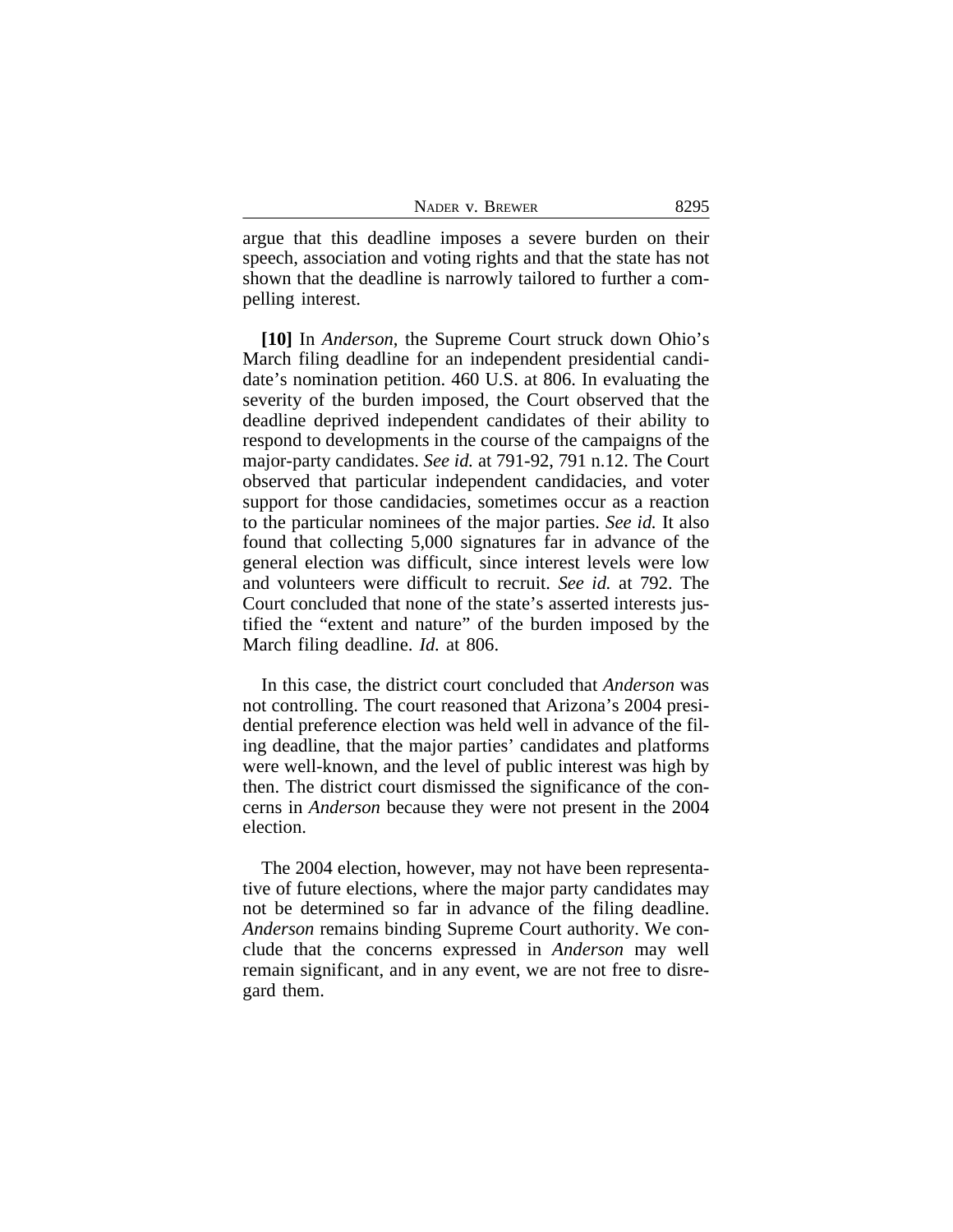**[11]** The historical evidence of ballot access in Arizona further supports this conclusion. *See Libertarian Party*, 31 F.3d at 763 (looking to historical experience to support conclusion that ballot-access scheme did not severely burden minor-party candidates' rights). Since 1993, when Arizona changed its filing deadline from 10 days after the primary election to 75 days before the primary election, no independent presidential candidate has appeared on Arizona's ballot. This experience suggests that the regulations impose a severe burden that has impeded ballot access.

The state tries to maintain that this record supports the early deadline for presidential candidates, because independent candidates for other offices have gained ballot access. Yet candidates for president are national candidates and thus situated differently from candidates for state offices, or even other federal offices in Arizona; presidential candidates in Arizona are required to file more signatures than candidates for local offices. Evidence regarding independent candidacies for other offices is not particularly persuasive and certainly not conclusive in this case.

The state relies upon *Libertarian Party*. There we upheld a Washington statute requiring minor-party candidates to obtain 200 signatures for statewide offices or 25 signatures for other offices by July 4 of the election year. *Libertarian Party*, 31 F.3d at 760-61. The case thus involved a comparatively small number of signatures and a date closer to the major parties' conventions. For those reasons we concluded that only a de minimis burden was imposed. *See id.* at 763. We explained why the restrictions were much less burdensome than those in *Anderson*. *See id.* at 762. We pointed out that collecting such a small number of signatures just four to five weeks before the selection of major-party candidates was not particularly difficult. *See id.* We also deemed it significant that the plaintiffs challenging the regulation had all been able to announce and file on time, and that they could not identify

8296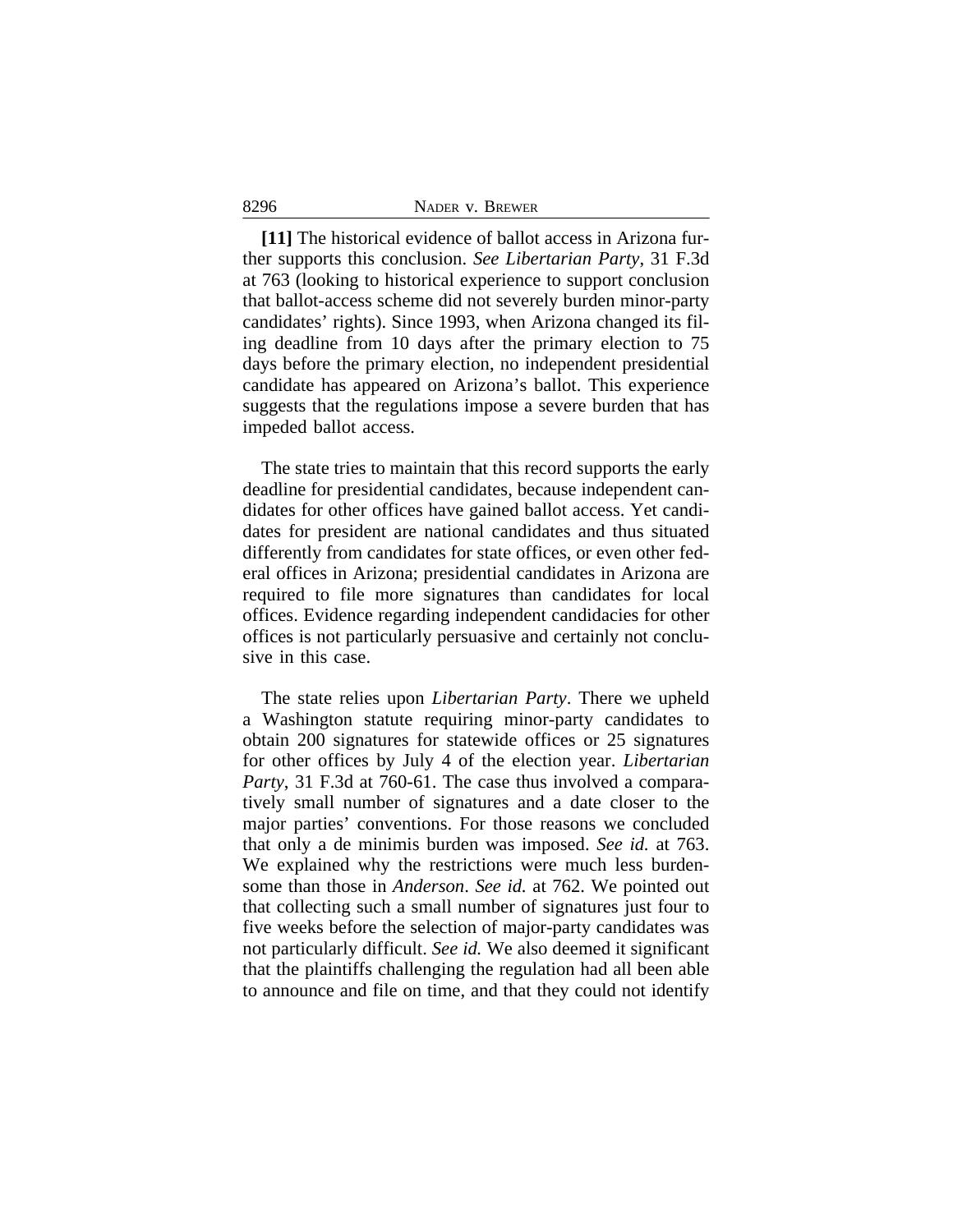any candidates who had been denied ballot access because of Washington's procedures. *Id.* at 763.

In *Anderson*, by contrast, where the plaintiff was forced to file petitions in March, five months before the major-party candidates were to be decided, 460 U.S. at 790-91, and had been unable to get his name on the ballot, *id.* at 782-83, the early filing deadline was struck down, *id.* at 806. Nader's predicament is like that of the plaintiff in *Anderson*. Here, the signature requirement is greater and the deadline tighter than in *Libertarian Party*. Unlike the candidates in *Libertarian Party*, independent presidential candidates in Arizona have not been able to get on the ballot. The Sixth Circuit's opinion in *Libertarian Party of Ohio v. Blackwell*, 462 F.3d 579, 590- 91 (6th Cir. 2006), contains a good discussion of the various circuit court decisions in cases considering and striking down early filing deadlines in state elections.

**[12]** For these reasons we must conclude that the Arizona deadline imposes a severe burden on plaintiffs' rights. Because a severe burden is imposed, strict scrutiny applies to the filing deadline as well. *See Anderson*, 460 U.S. at 792, 795, 806.

**[13]** The state next contends that even under strict scrutiny, the filing deadline is constitutional because it is necessary in order for the state to meet its various deadlines for petition challenges, sample ballots, early voting ballots and overseas military personnel, as well as for the layout and printing of ballots.

**[14]** When we examine the timeline, however, together with the relatively small impact of the presidential election on the overall length of Arizona's general-election ballots, we cannot say that the state has justified the early filing deadline. The state asserts that Arizona's general election ballots include over 400 different federal, state, and local elected offices and dozens of local ballot measures. The state con-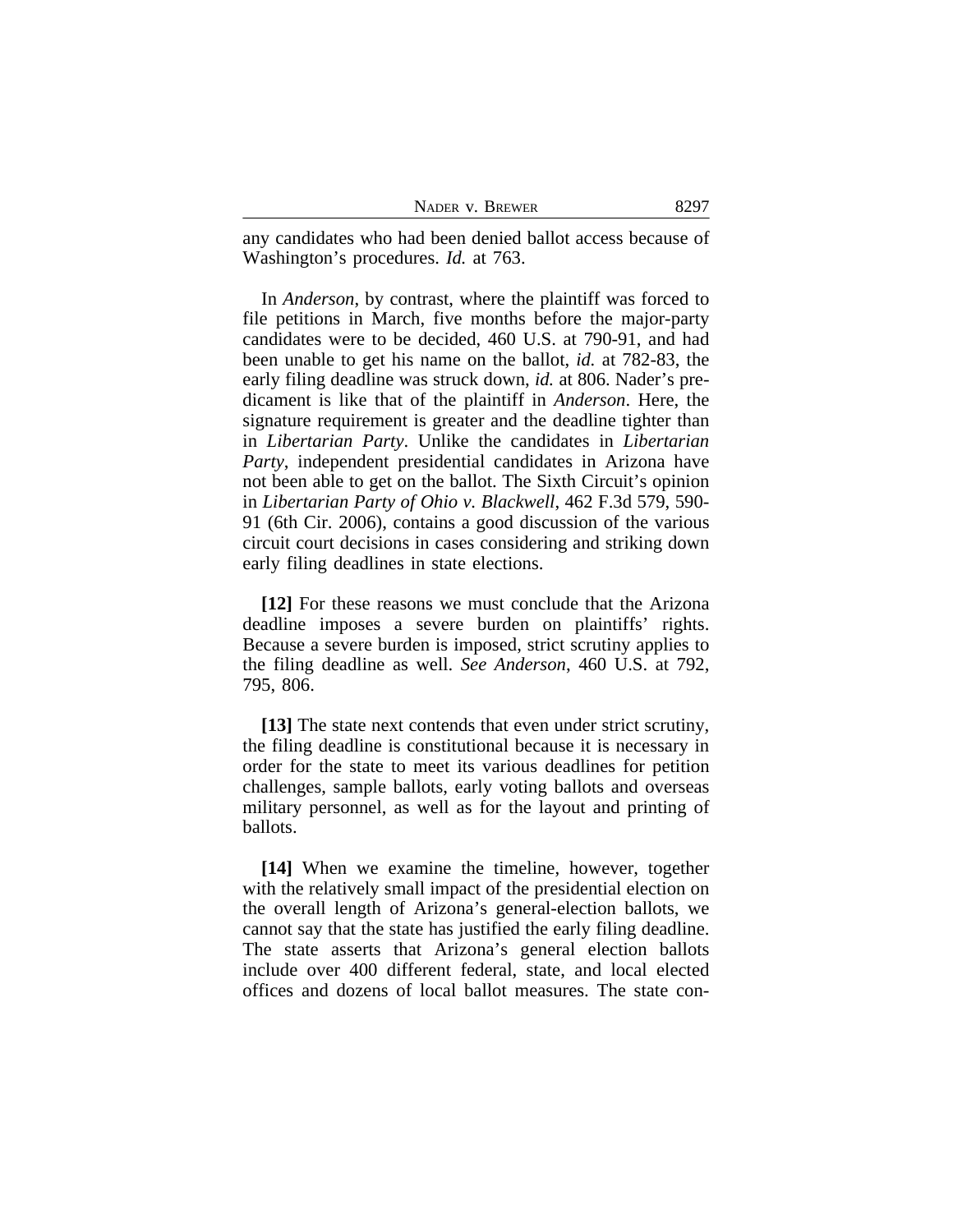| 8298 | NADER V. BREWER |  |
|------|-----------------|--|
|      |                 |  |

tends in effect that it can accommodate all the other offices and initiatives, but not the addition of ten electors for the office of President. This does not appear on its face to be an internally consistent position. The state has not explained when and how it learns of the number of other offices and initiatives that must be placed on the general-election ballot. Presumably, the results of the September primary election would have some effect on the length of the general-election ballot as well, but the state has not documented the process in sufficient detail to determine what effect it would or would not have. The state made the conclusory assertion that it must order the ballot paper by early June to ensure availability, but it has not provided documentation or any other evidence supporting this conclusion.

**[15]** There is thus no satisfactory explanation in the record as to why the state needs the full amount of time between the filing deadline for independent candidates, which in 2004 fell on June 9, and its first statutory deadline of printing a sample ballot 45 days before the general election, which in 2004 fell on September 18, to prepare the ballots for the general election. In light of the state's ability to put together the generalelection ballot after the primary in September, and its failure adequately to demonstrate why the petition filing deadline must be so early, the state has on this record failed to show that the deadline is narrowly tailored to further compelling administrative needs.

#### **Conclusion**

Election cases are difficult. The historical background for such litigation changes rapidly. The district court was faced with a serious challenge to ballot-access requirements that have proved difficult for courts to evaluate, given both the state's compelling interests in preventing fraud and providing orderly election administration, and the Constitution's mandate for free political expression and participation that require such ballot-access restrictions to survive strict judicial scru-